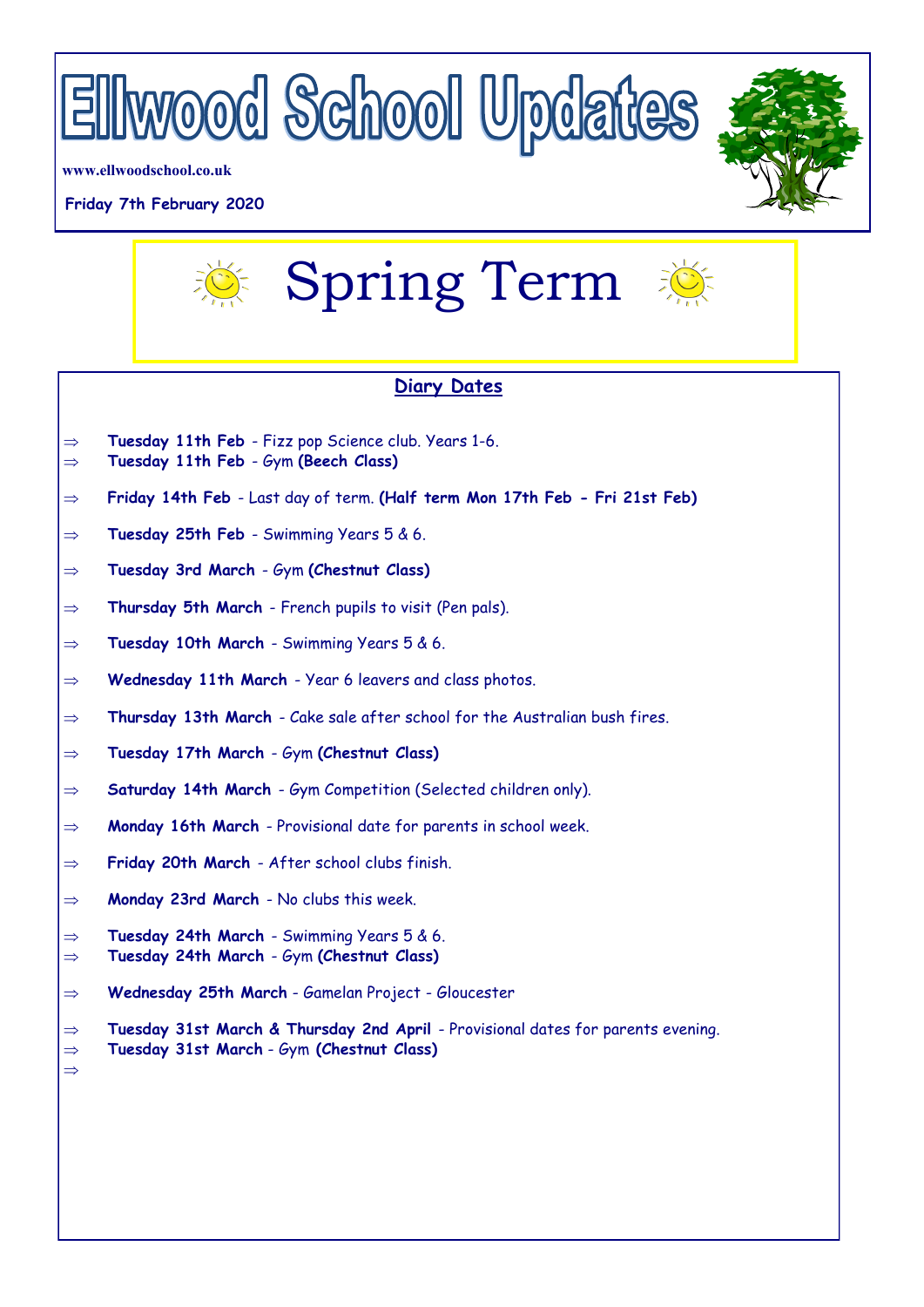## **Important Information**

 **Recent advice from the DFE** – Parents and guardians shouldn't be unduly worried about the possibility of your children catching the Coronavirus. There is no reason why your children should not continue to attend their early years, school or further education setting as normal. We recognise that some families or children may be planning to travel to China during the forthcoming half term period. If so, please refer to the FCO's latest travel advice.

 **Valentine's Day** - We have sent out an email regarding Valentine's Day. Ellwood Nursery are holding a cream tea for grandparents in the hall from 1:30pm on 14th February. Some year 6 children will also be singing, feel free to tell grandparents to come along and join in!

 **Cake Sale** - Next Thursday 13th Feb, Harry Hurcomb has organised a cake sale in aid of the Australian bush fires. Cakes will be on sale for around 50p after school, any cake donations welcome.

 **Head lice** - Please check your children for head lice, there have been quite a few cases reported in KS1.

 **NSPCC Cake Sale** - Thank you for supporting the cake sale this week. The children used their number skills in order to weigh out ingredients and had great fun making cakes.

 $\Rightarrow$  **Reading Book Funding** - The local authority have donated £1000 to go towards the KS2 reading curriculum, in order to enhance our high quality texts.

 **Online Safety Day** - Next Tuesday is Online Safety Day, the children will be taking part in activities to make them aware of how to keep safe online.

 **Gym Competition Reply Slips** - Please return your reply slips as soon as possible so that we can enter the children in to the competition.

**Year 5/6 French Visit Slips** - Please could they be returned next week.

**Thanks for your support, have a good weekend!!**